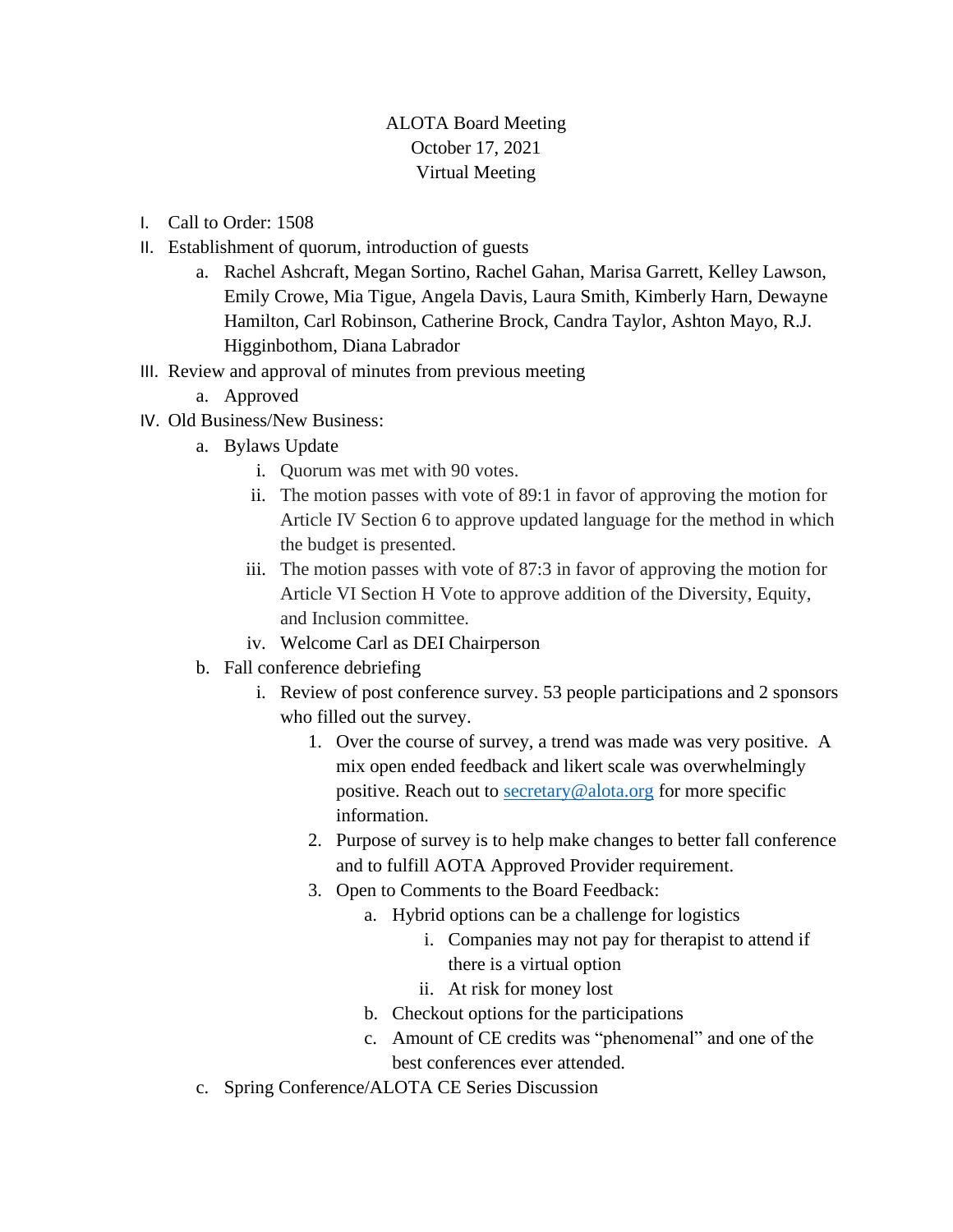- i. Historically done in February.
- ii. This may be a good year to brainstorm "shake up" spring conference
	- 1. Participation varies year to year
	- 2. We now have the virtual option through AOTA APP
	- 3. The space available to properly follow COVID protocol
	- 4. Survey did highlight members want for virtual CE options
	- 5. Not taking away from participation in fall conference
- iii. Proposing the ALOTA CE Series
	- 1. Having CE opportunities through each district (2 districts team up). Proposing 3 events a year.
	- 2. Districts plan the event, host in person for people that are local but also have a live virtual option for people all over the state. Or whatever works best for each district
	- 3. Could be held quarterly
- iv. Vote to Change from a Spring Conference to a CE Series
	- 1. Voted Yes to launch the ALOTA CE Series
		- a. 13 yes 1 neutral
- V. Officer/Committee Reports:
	- a. Government Affairs
		- i. Not the legislative season
		- ii. No update at this time
		- iii. Looking forward to the OT Compact next legislative season
	- b. Secretary
		- i. Journal Club Update
			- 1. 1 Journal Club will take place 4 times a year. First one states in November. 1 CE credit for activity. AOTA Approved for CE credit. Free to ALOTA Members and Fee for non-members.
	- c. Treasurer
		- i. Financial Report
			- 1. Contact [treasurer@alota.org](mailto:treasurer@alota.org) for more information
		- ii. Fall Conference Update
			- 1. Contact [treasurer@alota.org](mailto:treasurer@alota.org) for more information
			- 2. Best Year of donations to PAC account
				- a. Exciting to support our legislative goals
	- d. Membership
		- i. 409 members (184 student 225 practitioners)
	- e. Recognitions
		- i. COTA Student Scholarships given in the Spring
		- ii. Need to creative with recognizing these students across all districts
		- iii. Most students live in North and North Central